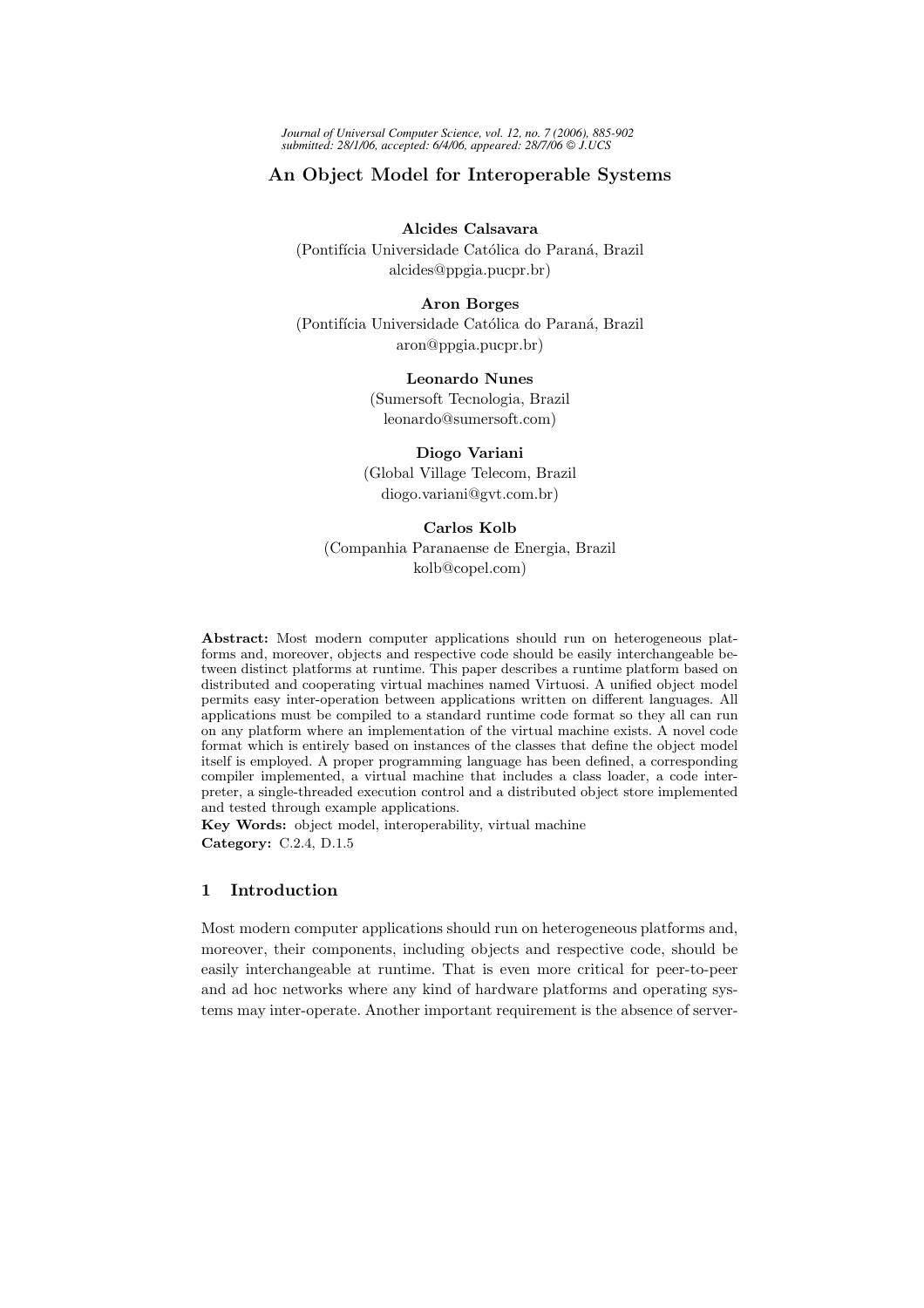centered services to provide for scalability, permit a flexible network configuration and avoid single points of failure. A number of current research projects are devoted to adapt standard runtime platforms, such as CORBA-based platforms [Soley and Kent, 1995], DCE-based platform [DCE, 1992], and the Java platform, to those new requirements. Also, several academic projects envisage a high degree of portability and interoperability, such as the Virtual Virtual Machine project [Folliot et al., 1997] [Baillarguet and Piumarta, 1999].

This paper proposes an object model and the architecture of a runtime platform based on distributed and cooperating virtual machines named Virtuosi. Differently from traditional virtual machines, such as the Java virtual machine, where distribution mechanisms are added by means of library classes, the proposed architecture intrinsicly gives distribution transparency to applications that conform to the proposed object model. In its essence, Virtuosi is similar to the Microsoft .NET platform, where all applications should be compiled to a standard runtime code format so they all can run on any platform where an implementation of the virtual machine exists. Yet, a unified object model permits easy inter-operation between applications written on different languages. Nevertheless, Virtuosi uses a novel code format which is entirely based on objects that are instances of the classes that define the object model itself. That permits to build and maintain references to classes and methods across machines, thus making it easy to implement a code mobility mechanism. Another important difference is the way Virtuosi stores objects and maintains references to them: each object is indexed within the virtual machine where it is stored, so any reference to an object is always indirect, that is, through its corresponding index; when an object happens to be remote, a proxy entry is used to refer to the corresponding remote machine and object index. Such feature permits a simple implementation of a mechanism for object mobility. Thus, only each virtual machine needs a unique identification in order to allow any object to be accessed anywhere, like in a distributed shared memory where there is a single address space.

A prototype implementation of Virtuosi has been developed in order to assess the proposed object model, its code format performance and its ability to deal with distribution and heterogeneity. For that, a proper programming language has been defined, a corresponding compiler implemented, a virtual machine that includes a class loader, a code interpreter, a multi-threaded execution control and a distributed object store implemented. Moreover, a mechanism for object and code mobility and a mechanism for transparent remote method invocation were defined, implemented and tested through example applications.

The remainder of this paper is structured as follows: [Section 2] gives an overview of the Virtuosi runtime platform; [Section 3] describes the proposed core object model; [Section 4] describes – through examples – a programming language fully compatible with the proposed object model; [Section 5] describes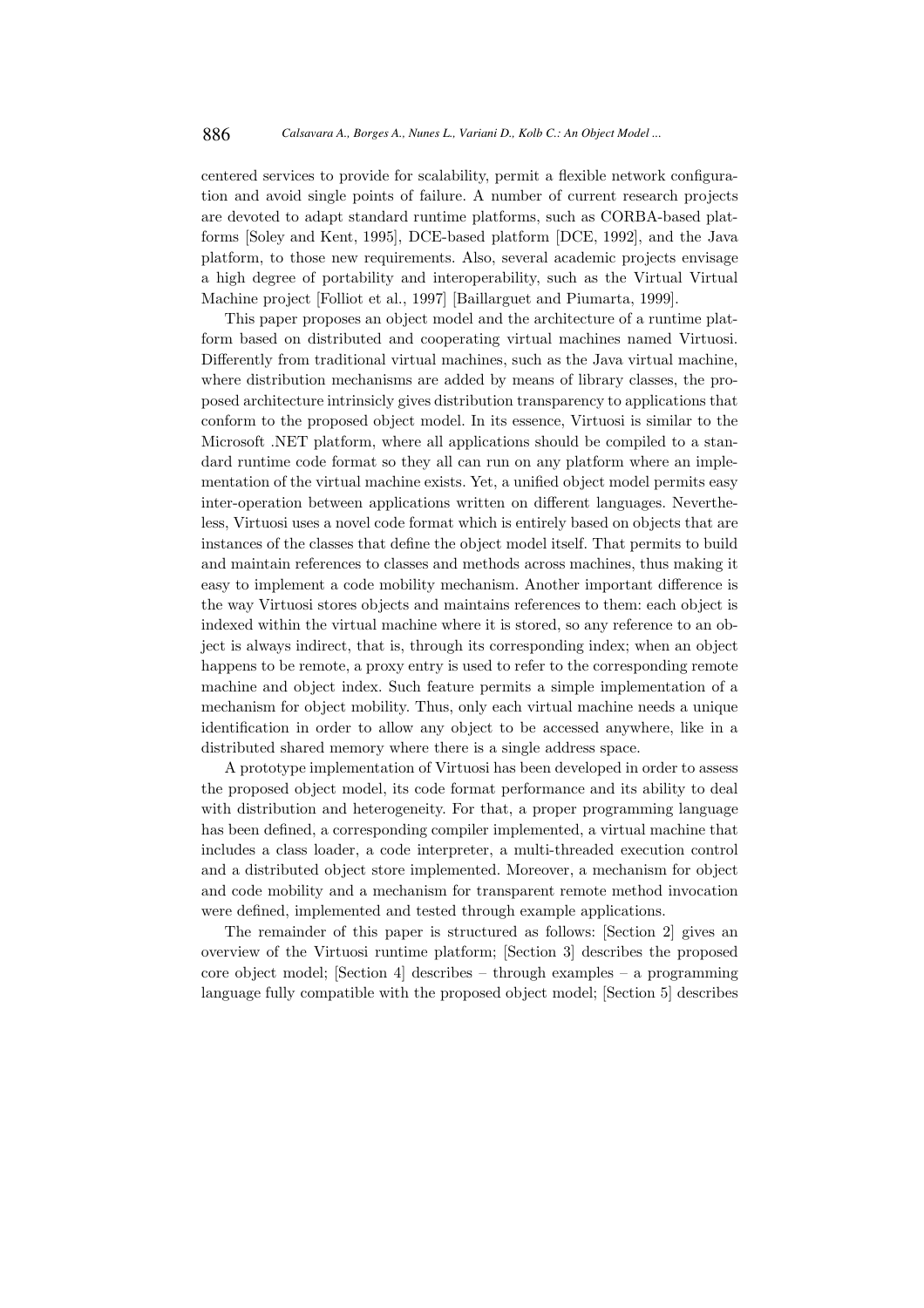a distributed virtual machine architecture that fully supports the proposed object model and gives transparency to distribution and platform heterogeneity; [Section 6] discusses the implementation status of Virtuosi; and, finally, [Section 7] gives some conclusions about the developed research work and discusses some future work.

# 2 Runtime Platform Overview

The Virtuosi runtime platform, initially defined in [Calsavara, 2000], is composed of a collection of communicating virtual machines. Each virtual machine is a user-level process that emulates a real-world computer, including its hardware components and corresponding operating system. Thus, each virtual machine is able to host any typical software systems that store and process data and, as well, communicate with peripherals. Virtual machines are grouped in collections where each virtual machine can be unambiguously addressed and can exchange messages with any other in the collection; dynamically, objects are created and they interact with each other through method invocation. That allows a software system running on a certain machine to communicate with a software system running on a different machine, i.e., a collection of communicating virtual machines is a runtime platform for distributed software systems. In fact, this runtime platform can be seen as a middle-ware, similar to systems based on the CORBA Standard [Soley and Kent, 1995], since a distributed software system can run atop a heterogeneous computer network. The difference, in this case, is that, in CORBA, distribution is accomplished by standard services which applications have to aware and make the necessary operation calls at the right moment, while, in Virtuosi, such services and calls are done automatically. Also, Virtuosi can be compared with object systems such as Oberon [Wirth and Gutknecht, 1992] and Amoeba [Mullender et al., 1990], where the object-oriented programming paradigm is fully supported through a programming languague, corresponding compiler and operating system. Now, the difference is that these are real operating systems, while Virtuosi is based on virtual machines which can run atop any operating systems.

### 2.1 Portability and Mobility

A virtual machine sits between applications and the actual operating system; applications interact with the virtual machine which, in turn, interacts with the operating system. As a consequence, there must be a specific implementation of the virtual machine for each operating system. Another consequence is that a software system that runs on a specific virtual machine implementation runs on any other. In other words, Virtuosi applications are portable: they run on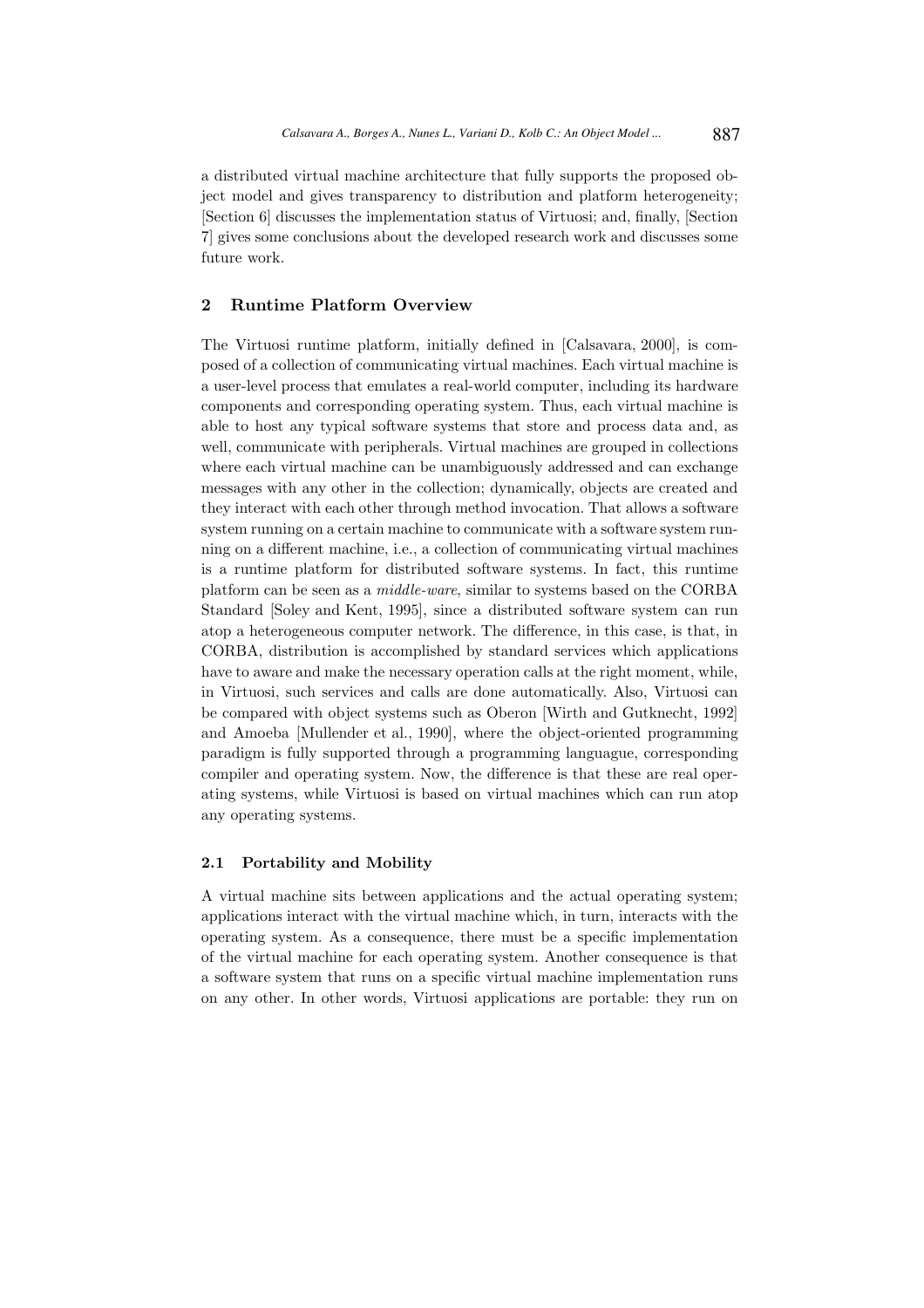heterogeneous computers, as long as there is proper implementation of the virtual machine for each different platform.

### 2.2 Controlled Execution

Because a virtual machine is a software system that controls the execution of other software systems, it can fully assist in debugging applications; a virtual machine can keep very precise data about execution context, thus providing programmers with more accurate information when some bug happens. This is an essential feature to improve productivity because programmers can use debugging to better understand software systems behavior. The solution found in Virtuosi for the purpose of having full application semantics at runtime is to represent and store program code in the form of a program tree: a graph of objects that represents all elements of a given source code, including their relationships [Kistler and Franz, 1996, Franz and Kistler, 1997]. Thus, the virtual machine loads and interprets program trees which represent classes. Many examples of program trees and a detailed discussion on how they are loaded and interpreted by a virtual machine can be found in [Kolb, 2004]. Since there is a direct mapping between a program tree and a source code, the rules for building a program tree are the same for writing an object-oriented program. Such rules are established by an object model formalized by means of a class diagram, as discussed in [Section 3]; the objects of a program tree are instances of the those classes. For each user class, our compiler creates a graph of objects, a program tree. Thus, for a given application class, there will be an object to represent the whole class, so there will be an object to represent each method that belongs to the class, an object to represent each formal parameter of a method, an object to represent a method call, and so on.

# 3 Object Model

The Virtuosi object model formalizes basic concepts of the object-oriented programming paradigm which are supported by the virtual machine. It is a core object model because, except for actions and data blocks, described below, it just comprises concepts which are rigourously object oriented and normally present in most traditional programming languages, such as C++, Java, Smalltalk and Eiffel. The object model is formalized through a class diagram composed of about 50 classes, with many associations between them. A complete description of the object model, including a class diagram in UML [Rumbaugh et al., 1997] can be found in [Kolb, 2004]. Here, its main classes and associations are discussed.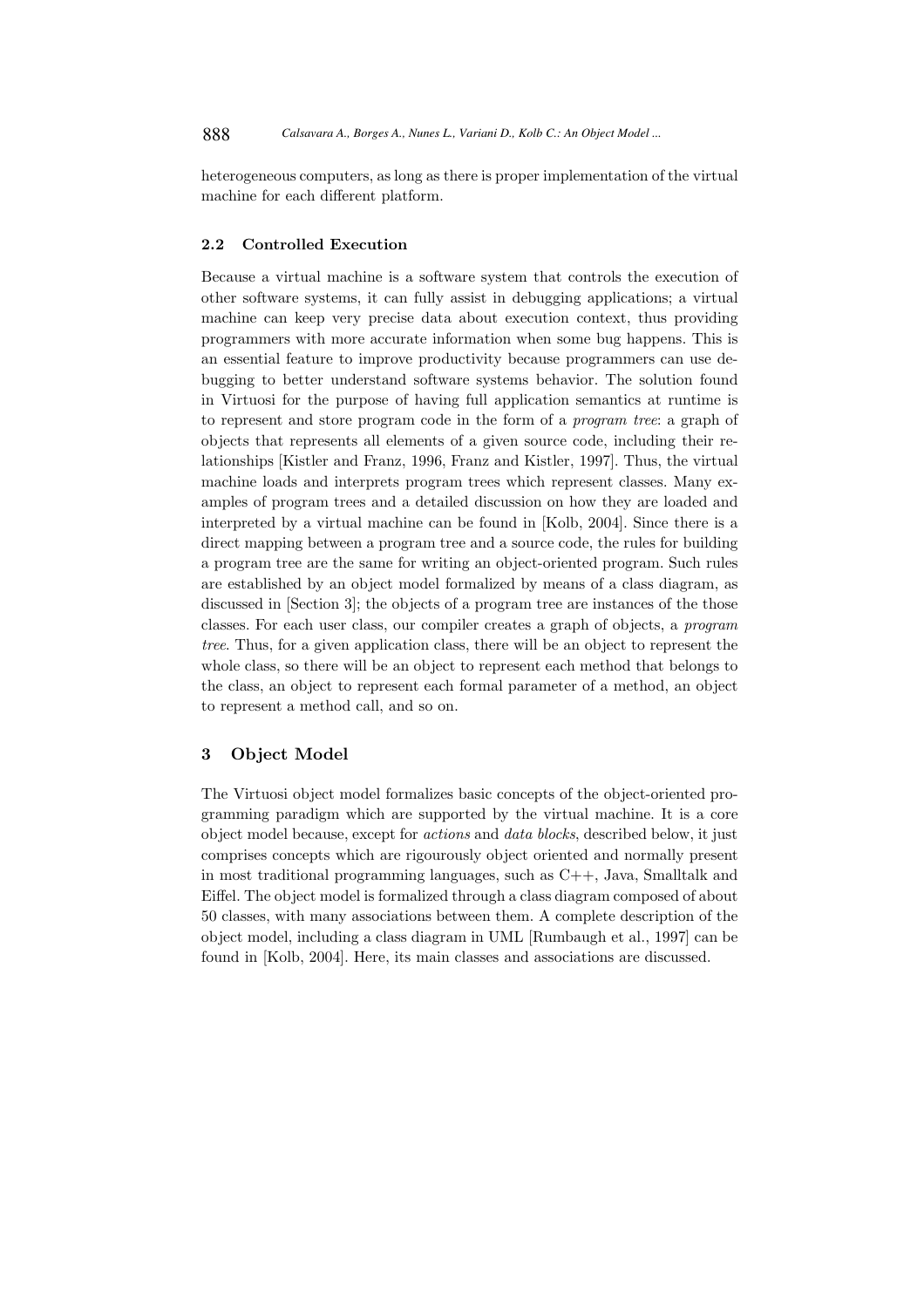### 3.1 Class

Every application class is represented by an instance of Class. Each application class has a unique name and defines a scope that may contain:

- datablock references References to instances of Datablock (described below).
- index references References to instances of Index (described below).
- object references References to instances of application classes. Each object reference corresponds to an attribute which represents either object association or object composition.
- constructors Operations which are invoked to construct new instances of the class.
- methods Operations which are invoked for a certain instance of the class to either read or change object state.
- actions Operations which are invoked for a certain instance of the class specifically to test object state, according to some criteria.

### 3.2 Literal

A literal is a constant string corresponding to the textual representation of some primitive value, such as an integer number, a real number, a character, a string, a boolean value, a bit value, and so on. Literals are necessary for programmers to express data directly on the source code and for the virtual machine to exchange data with the real world through computer peripherals.

# 3.3 Datablock and Index

A datablock is an array of bits. The semantics of a sequence of bits is given by the implementation of its container class, i.e., by the methods that access the bits. For example, a sequence of bits may represent an integer value, so its container class should have methods to set the bits to store a certain integer value, to change the bits to represent the result value of an arithmetic operation, and so on. Each bit of a datablock may be addressed in order to call write (either set or clear) and read operations. A bit of a datablock must be addressed through an index associated to the datablock. An index is a sequential iterator that defines operations to set its value to a certain address of the associated datablock and to change its value forwards as well as backwards. If an attempt to change the value of an index beyond the limits of the associated datablock is made, an exception is raised by the virtual machine. There are no other primitive data types in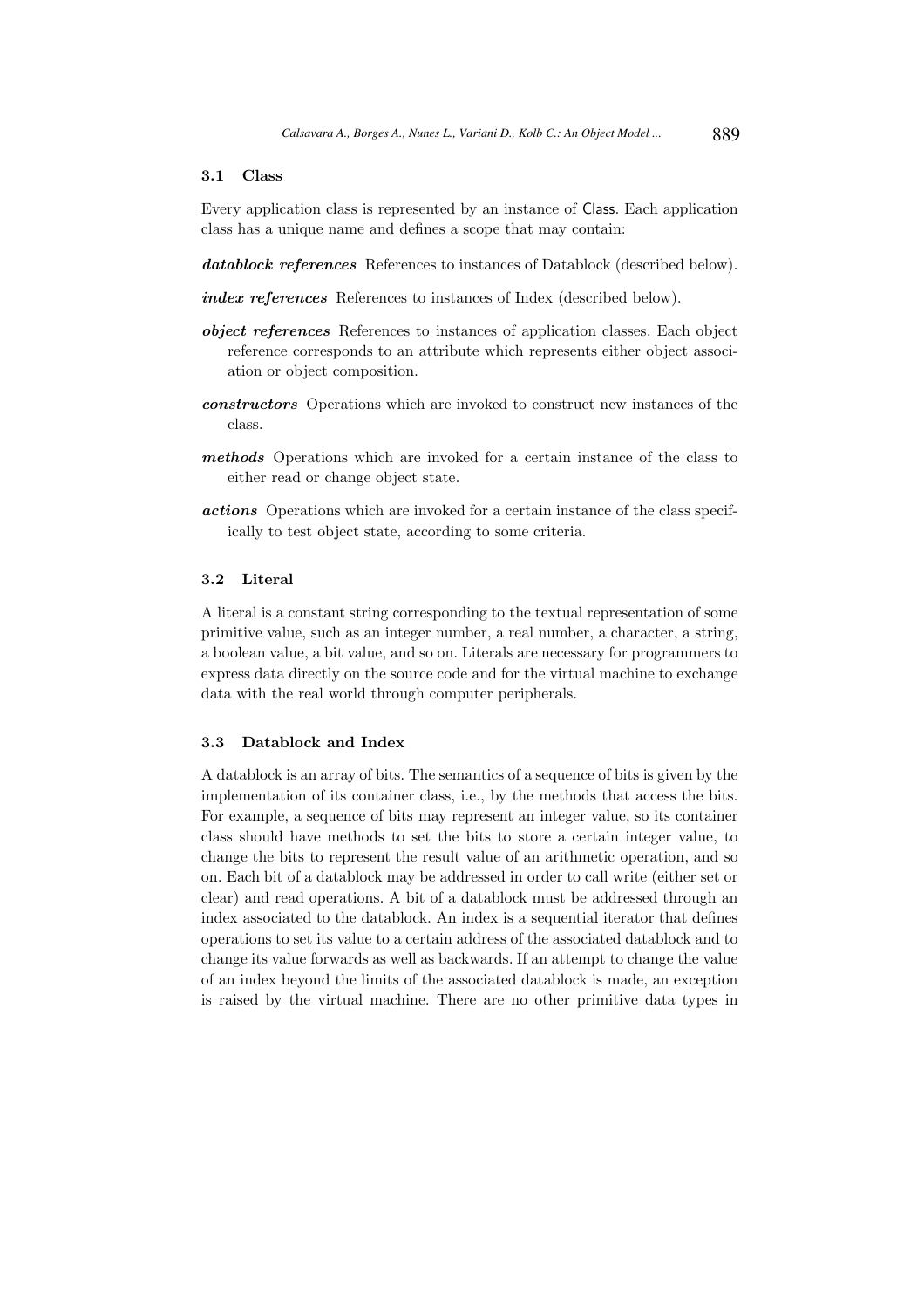Virtuosi. Standard primitive types, such as integer, real, char, string and boolean are available through a separate class library. All those types and any other a user may wish to define are built on top of datablock and index. Although such design brings some performance penalties, all data is independent of machine representation and, moreover, any data is uniformly handled as objects, so they can migrate (move) and can be remotely accessed in a transparent way.

## 3.4 Constructor

A constructor of an application class is an operation called to create a new instance of the class. Each class may have a set of constructors. Each constructor of a class is uniquely identified through its signature, which is composed of its name and an ordered list of formal parameter types (the name of a constructor does not need to be identical to the name of the container class).

## 3.5 Method

A method of an application class is an operation called to perform a sequence of statements on an existing instance of the class. Such statements have full access to object state, so they can either read or modify it. A method may return an object reference as a result. Each method of a class is uniquely identified through its signature, similar to a constructor.

## 3.6 Action

An action of an application class is an operation called to perform a test on an existing instance of the class. They correspond to methods that return a boolean value in traditional programming languages. Here, the real difference is that calling an action is restricted to the context of a conditional branch expression, i.e., an expression which must be evaluated to decide whether a statement should be executed or skipped. A typical use of actions is in if statements, where an expression must be evaluated to decide whether or not a certain statement should be executed. Thus, the result of an action must be either execute or skip, and such result is not directly handled by user programs; instead, it is handled by the virtual machine to select the next statement to execute. An action is also implemented by a sequence of statements which have full access to object state, but they are restricted to perform read operations. The execution of an action finishes when either a execute or a skip statement is performed.

# 3.7 Formal Parameter

A parameter of a class operation (constructor, method or action) must be either an object reference or a literal; datablock and index references are not allowed as parameters because they must be always encapsulated by an object.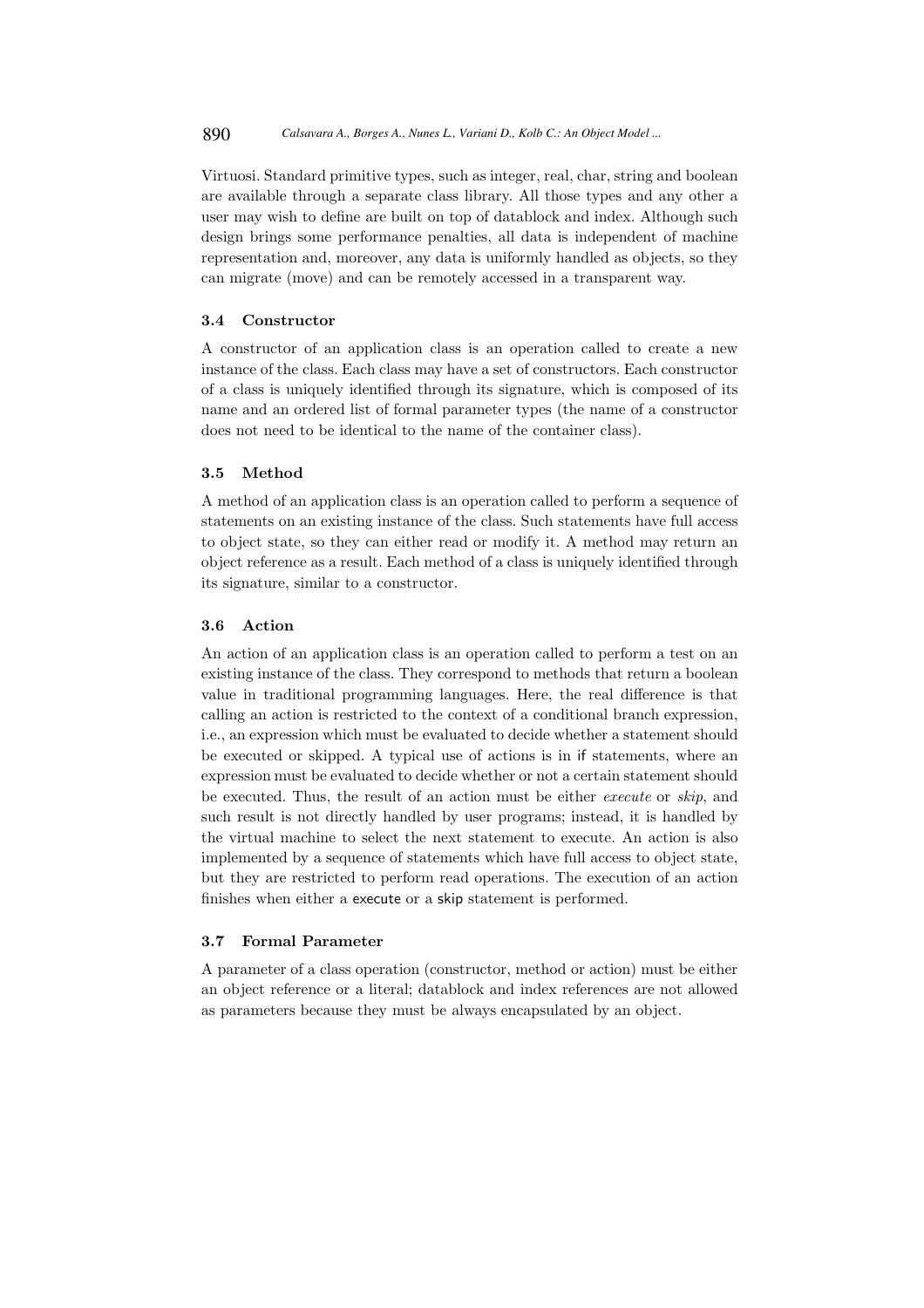### 3.8 Exportation List

Every class operation has an associated exportation list: a list of classes (besides the container class itself) which have permission to call that method. This solution, adapted from the Eiffel programming language, is more general than specific qualifiers, such as *private* and *public*, normally found in traditional languages.

# 3.9 Local Variable

Every class operation may define a set of local variables. A local variable can be an object reference, a datablock reference or an index reference. Object references can be passed as parameters in operation calls, while datablock and index references have their use restricted within the scope of their definition.

## 3.10 Statement

Every class operation has an associated sequence of statements. The kinds of statements are the following:

- **variable declaration** A local variable is declared within a class operation.
- datablock creation A datablock of a given length is created (which implies memory allocation by the virtual machine) and its address is assigned to an existing datablock reference.
- index creation An index is created, its address assigned to an existing index reference and it is associated to an existing datablock.
- constructor invocation A constructor of a given class is called and, as a consequence, a new object (instance of that class) is created (which implies memory allocation by the virtual machine) and its address is assigned to an existing object reference.
- method invocation A method of a given class is called for an existing instance of that class. If the method returns an object reference, then such a reference is assigned to an existing object reference. Methods can be invoked in two different modes: synchronous or asynchronous, like in the SR language [Andrews and Olsson, 1993]. Differently from typical programming languages, such mode is not fixed per method: the caller must choose the mode it desires. Thus, a certain method can be called synchronously at one moment, while asynchronously later.
- reference bind An object, datablock or index reference is assigned to another. (There is no copy of contents; only an address is copied.)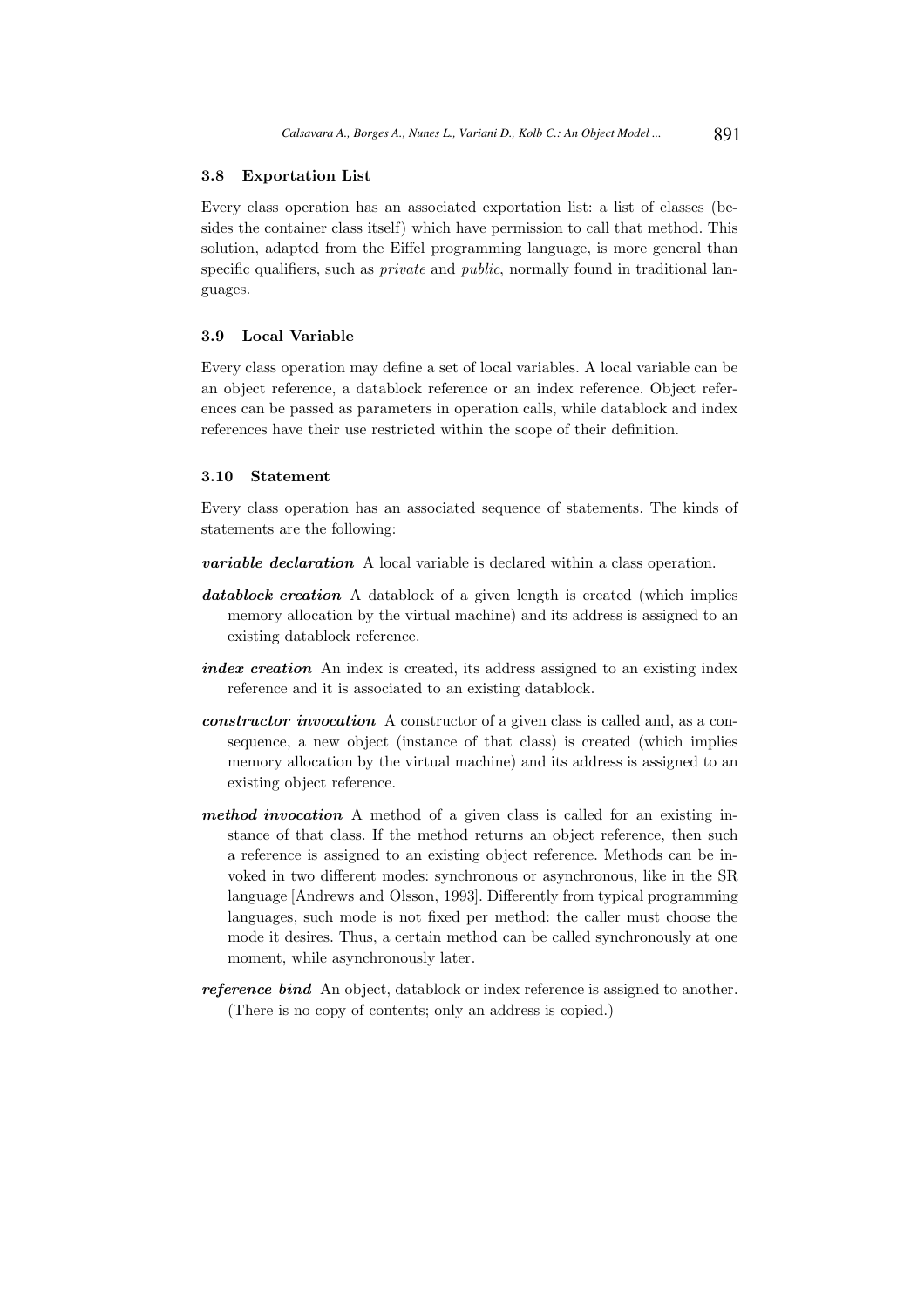- return It may only occur within methods which have a return class specified. It returns a copy of an object reference of the specified class to the caller of the method.
- execute It may only occur within actions. When performed finishes the action and returns a signal to the caller to indicate that the test succeeded.
- skip It may only occur within actions. When performed finishes the action and returns a signal to the caller to indicate that the test failed.
- unconditional branch A given statement is immediately executed.
- conditional branch An expression containing only testable elements (action invocation, comparison of two object references, comparison of two datablock references and comparison of two index references) structured as a logical expression (with and and or operators) is evaluated. If the final result is execute then a given statement is executed, otherwise it is skipped.

# 4 Programming Language

We have designed a new programming language named Aram for the purposes of validating the object model and the distributed virtual machine architecture. Although there were good candidates for this purpose, such as Smalltalk, Eiffel, C++, Java and Common Lisp, the proposed object model merges concepts from several programming languages and, as a consequence, none of them alone fully supports the object model and, conversely, they all have features which are not supported the object model. Since our initial purpose is to validate the object model and the distributed virtual machine architecture at the same time, for a while, we found it simpler to define a new language, rather than adapting an existing one, which we left as a future work. It should be noted, though, that Aram is very similar to Java and, in fact, it can be seen as a first step to adapt Java to Virtuosi. A detailed description of Aram is out of the scope of this paper; its use is exemplified in the sequel.

### 4.1 Example 1

The code below shows two application classes: Agent and Boss. The code at line 3 says that every instance of *Agent* references an instance of *String* (a library class) which represents its name; the keyword composition implies that the object of class String is conceptually part of the object of class Agent. The code at lines 4 and 5 defines a constructor named make for Agent which takes a literal n as argument and can be exported to Boss, i.e., invoked by methods of class Boss. The constructor's body (line 5) invokes the constructor make of class String and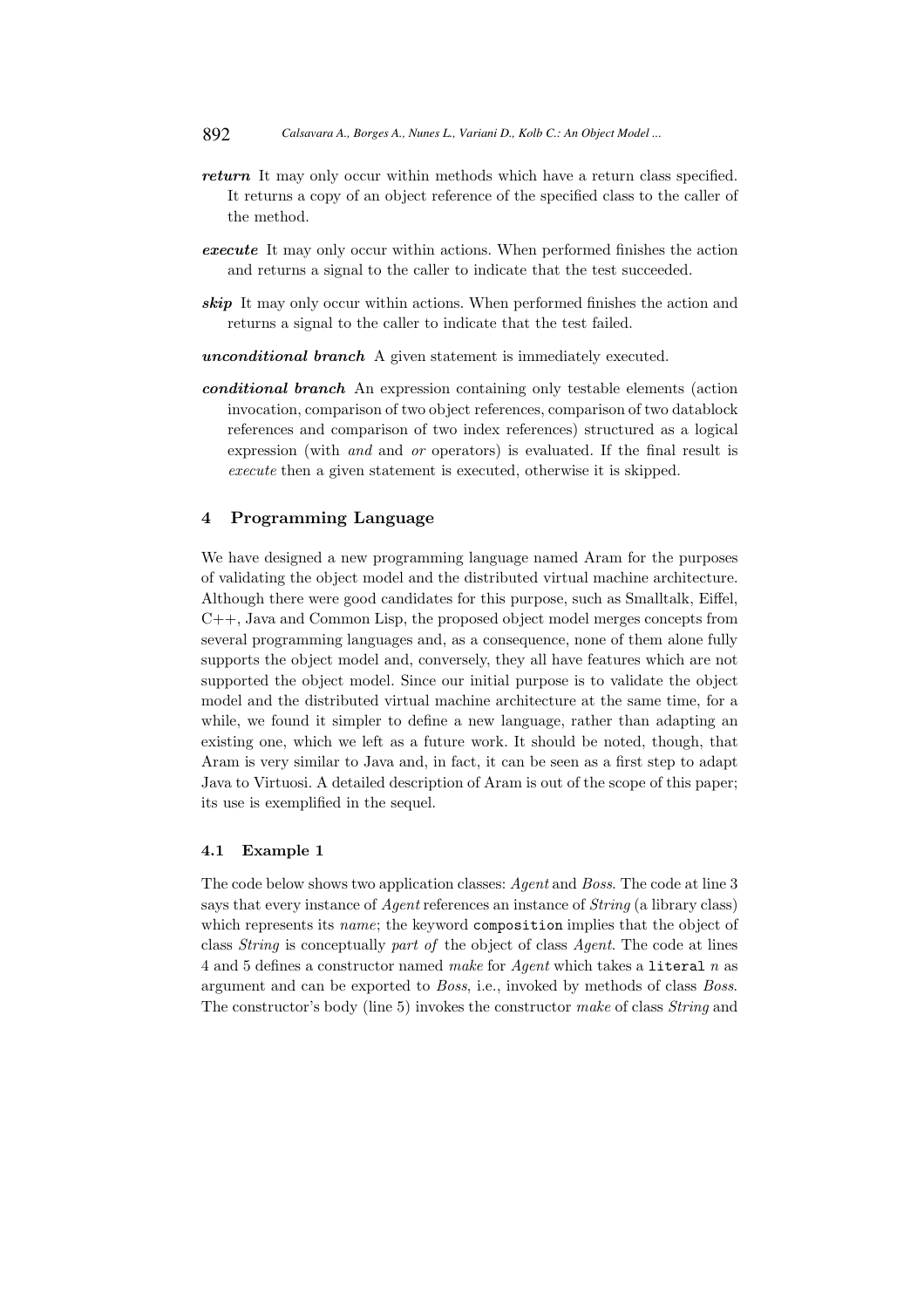assigns the resulting reference to the object reference name. The code at lines 6 and 7 defines a method named work, also exported to class Boss. The class Boss has a constructor named start (line 12), which is exported to all classes. Such a constructor is the entry point of this application. So, firstly, an instance of Boss is created. During its construction, an instance of Agent named "James" (a literal given as a constructor's argument) is created (line 14), next its method work is invoked (line 15), next the object and its inner object of class *String* are migrated to a virtual machine named "Japan" (line 16) and, finally, the method work is invoked again, but this time it is a remote invocation since the object migrated (line 17).

```
.01 class Agent
.02 {
.03 composition String name;<br>.04 constructor make(litera
.04 constructor make(\text{literal } n) export { Boss }<br>.05 { name = String.make(n); }
.05 { name = String.make( n ); }<br>.06 method void work( ) export {
.06 method void work( ) export { Boss }<br>.07 { // do something useful }
        \{ // do something useful }
.08 }
.09
.10 class Boss
.11 \t{1}<br>.12
        constructor start( ) export all
.13<br>.14.14 Agent james = Agent.make(''James'' );<br>.15 iames.work( ):
.15 james.work( );
.16 james.migrate( ''Japan'' );
.17 james.work();<br>.18 }
.18 }
.19 }
```
## 4.2 Example 2

The code below shows four application classes: *Patient, Filter* and *Doctor*. There are also classes named Hospital and Nurse which are not shown. Each class is described separately, as follows.

An instance of *Patient* contains an attribute weight (line 3) and an attribute height (line 4), both of class *Integer*, a library class. Those attributes are initiated by the constructor instantiate (line 5) and may be updated through the methods  $SetWeight$  (line 8) and  $SetHeight$  (line 11); the constructor can be invoked by class Hospital, while the two update methods can be invoked by class Nurse. The action named *NonStandardWeight* (line 14) implements a criteria to test whether a patient's weight is out of a certain range; if that is the case, the action answers execute (line 16), otherwise it answers skip (line 17). Similarly, the action named NonStandardHeight (line 18) implements a criteria to test whether a patient's height is out of a certain range. Those two actions can be invoked by class Filter.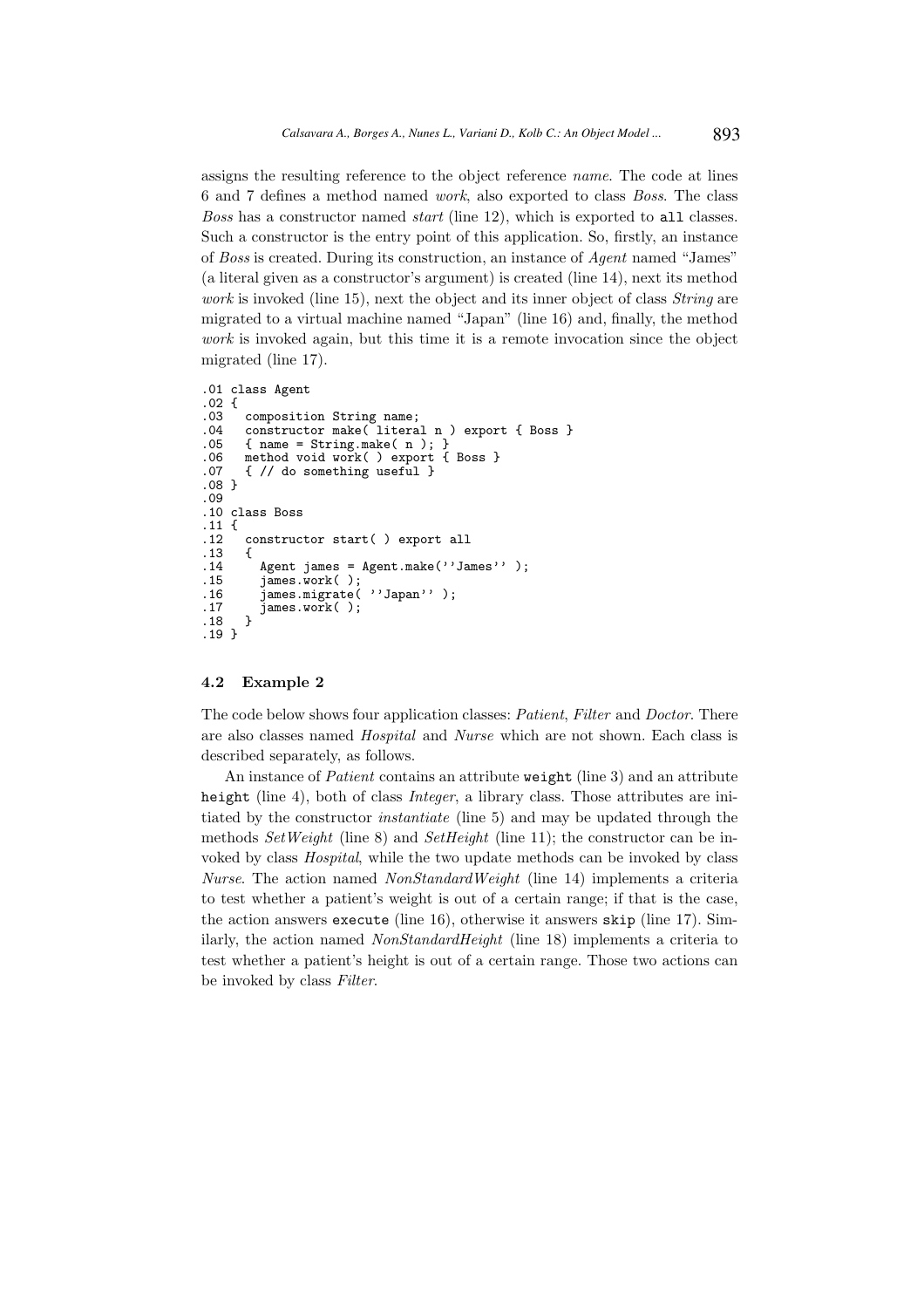```
.01 class Patient
.02 {
.03 composition Integer weight;<br>.04 composition Integer height;
.04 composition Integer height;<br>.05 constructor instantiate( In
.05 constructor instantiate( Integer weight, Integer height)<br>.06 export {Hospital}
                     export {Hospital}
.07 { this.weight = weight; this.height = height; }
.08 method void SetWeight( Integer weight )
.09 export {Nurse}<br>.10 { this.weight = weight; }
.10 { this.weight = weight; }<br>.11 method void SetHeight( In
.11 method void SetHeight( Integer height )
.12 export {Nurse}
.13 { this.height = height; }
.14 action NonStandardWeight( Integer min, Integer max )<br>.15 export {Filter}
               export {Filter}
.16 { if ( weight.lt( min ) || weight.gt( max ) ) execute;
.17 else skip; }
.18 action NonStandardHeight( Integer min, Integer max )
.19 export {Filter}<br>.20 { if ( weight.lt( min
.20 { if ( weight.lt( min ) || weight.gt( max ) ) execute;
       else skip; }
.22 }
```
An instance of Filter contains attributes LowerWeight (line 2), UpperWeight (line 3), *LowerHeight* (line 4) and *UpperHeight* (line 5). They are initiated by the constructor instantiate (line 6), which can be invoked by class Hospital (line 8). The action accept (line 13), which can be invoked by class Nurse, takes a reference to an instance of Patient as an argument and invokes its actions NonStandardWeight (line 15) and NonStandardHeight (line 16); if one of them answers execute, then the action answers execute as well (line 17); otherwise, it answers skip (line 18).

```
.01 class Filter {<br>.02 composition
.02 composition Integer LowerWeight;<br>.03 composition Integer UpperWeight;
       composition Integer UpperWeight;
.04 composition Integer LowerHeight;<br>.05 composition Integer UpperHeight;
.05 composition Integer UpperHeight;<br>.06 constructor instantiate( Integer
.06 constructor instantiate( Integer LW, Integer UW,
.07 Integer LH, Integer UW )
       export {Hospital}
.09<br>.10.10 LowerWeight = LW; UpperWeight = UW;<br>.11 LowerHeight = LH; UpperHeight = UH;
       LowerHeight = LH; UpperHeight = UH;
.12 }
.13 action accept( Patient patient ) export {Nurse}
.14<br>.15.15 if ( patient.NonStandardWeight(LowerWeight, UpperWeight) ||
.16 patient.NonStandardHeight(LowerHeight, UpperHeight) )<br>.17 execute;
.17 execute;<br>.18 else skip:
       else skip;<br>}
.19 }
.20 }
```
An instance of Doctor has an associated instance of Patient (line 3). The constructor instantiate (line 4), which can be invoked by Hospital, initializes such attribute as null (line 5). The method *treat* (line 6), which can be invoked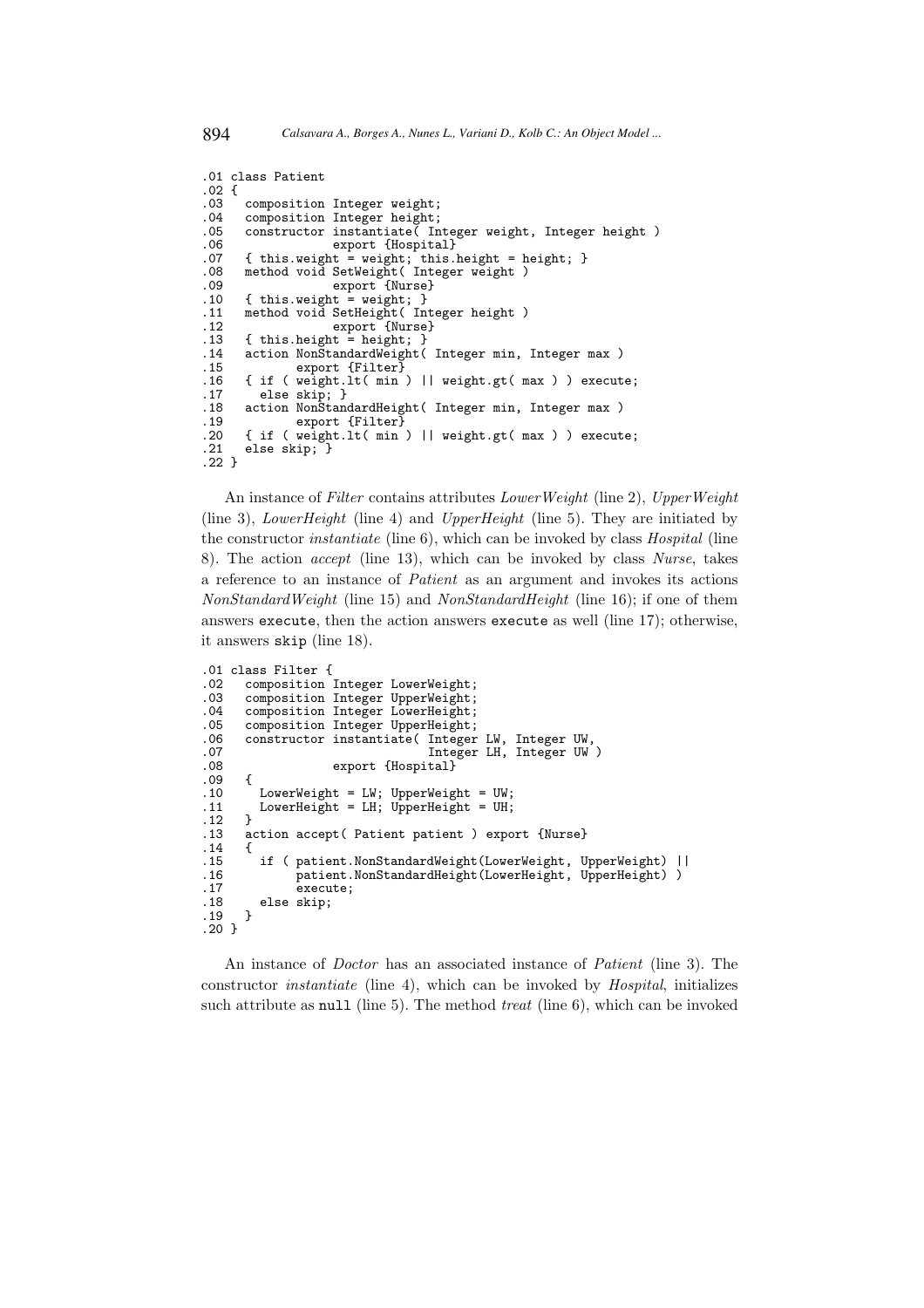by Nurse, takes a reference to an instance of Patient as an argument and assigns it as the currently associated patient (line 7). The action CurrentPatient (line 8), which can be invoked by Hospital, checks whether a certain patient is the patient currently associated to the doctor; the test at line 10 compares two object references: the method's argument and the class' attribute, both named patient.

```
.01 class Doctor
.02 \{<br>.03association Patient patient;
.04 constructor instantiate( ) export {Hospital}<br>.05 { patient = null: }
.05 { patient = null; }<br>.06 method void treat(
.06 method void treat( Patient patient ) export {Nurse}<br>.07 { this.patient = patient; }
.07 { this.patient = patient; }<br>.08 action CurrentPatient( Pati
        action CurrentPatient( Patient patient ) export {Hospital}
.09 {
.10 if ( patient == this.patient ) execute;
       else skip;
.12.13 }
```
## 4.3 Example 3

The code below shows an application class named Image2D whose purpose is to illustrate the use of data blocks and how they serve to create new classes. An instance of *Image2D* encapsulates a data block referenced by  $\text{bitmap}$  (line 3). The two dimensions of the image stored by the data block is defined by the attributes *width* (line 4) and *height* (line 5). The constructor *make* (line 6), which can be invoked by all classes, takes two references to instances of *Integer* and, if their values are greater than zero (line 8), use them to set the stored image's width (line 10) and height (line 11) and to allocate memory space for the datablock (line 12). The method set (line 15), which can be invoked by all classes, set a specific bit of the data block, according to the coordinates  $x$  and  $y$ given as arguments. If they are valid coordinates (lines 17 and 18), the position of the corresponding bit is calculated, so that the resulting instance of Integer is assigned to the local variable  $p$  (line 20). An index, referenced as i, is created by invoking the method *makeIndex* through reference  $p$  (line 21); that is, the index value is set as the same integer value stored by the Integer object. The newly created index referenced as  $i$  is then bound to the data block referenced as bitmap. Finally, the bit of the data block indexed by  $i$  is set (line 23) and the method returns an instance of Boolean, a library class, containing the value true.

```
.01 class Image2D
.02 \t{.03}.03 datablock bitmap;<br>.04 composition Integ
.04 composition Integer width;
.05 composition Integer height;<br>.06 constructor make(Integer w
        constructor make( Integer width, Integer height ) export all {
.07 {
```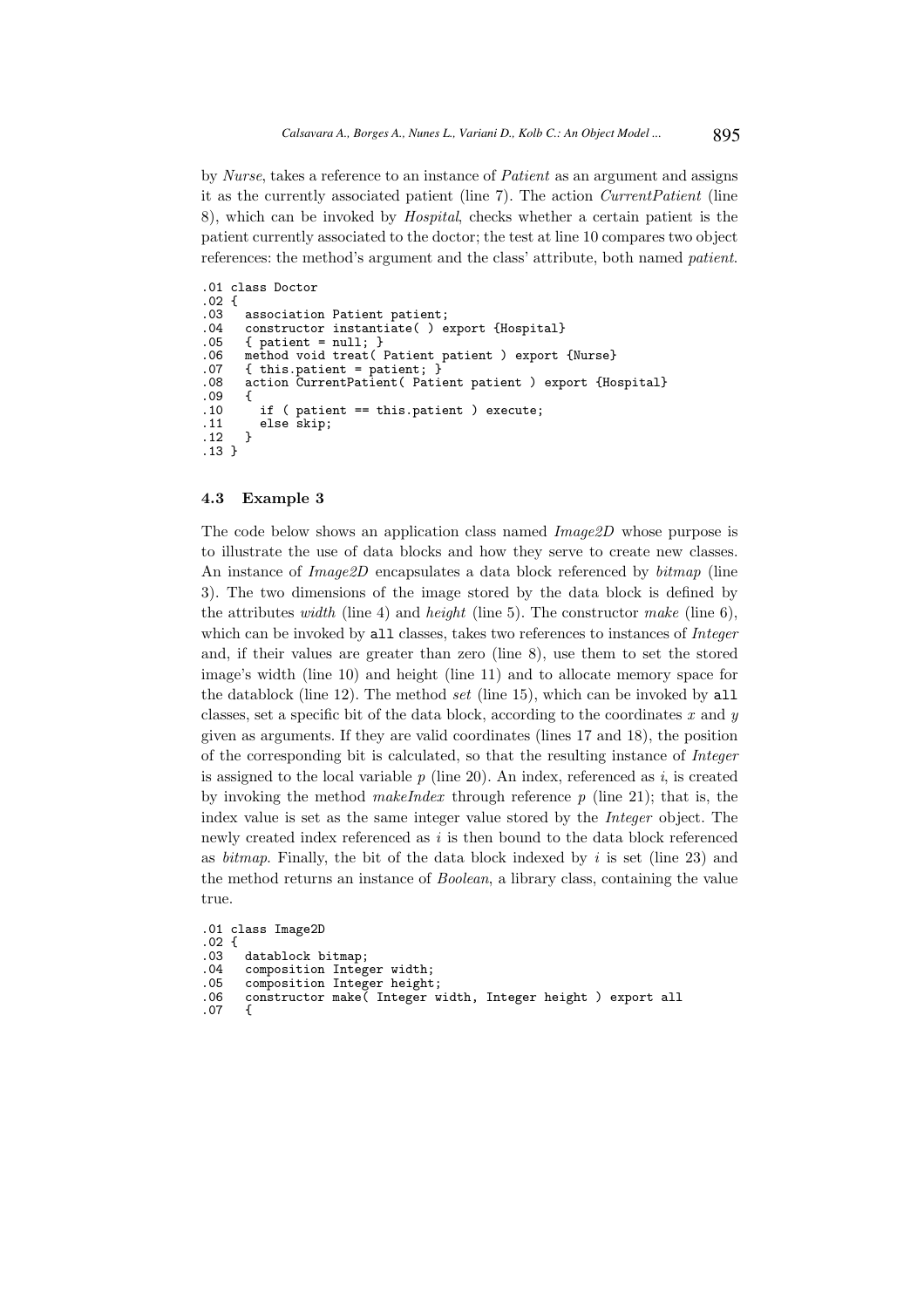```
.08 if ( width.gt( 0 ) && height.gt( 0 ) )
.09<br>.10.10 this.width = width;<br>.11 this.height = heigh
.11 this.height = height;<br>.12 bitmap = datablock.ma
           bitmap = datablock.make( width.multiply( height ) );<br>}
\begin{matrix} .13 \\ .14 \end{matrix} }
.14 }
.15 method Boolean set( Integer x, Integer y ) export all
.16<br>.17.17 if ( x.geq( 0 ) && x.lt( width ) &&
.18 y.geq( 0 ) && y.lt( height ) )
.19 {<br>.20 }
.20 Integer p = x.multiply( height ).add( y);
.21 index i = p.makeIndex( );
.<br>
.22 i.bind( bitmap );<br>
.23 bitmap.set( i);<br>
.24 return Boolean.ma
               bitmap.set( i );
            return Boolean.make( true );
.25<br>.26
.26 else
         return Boolean.make( false );<br>}
.28 }
.29 }
896 Calsavara A., Borges A., Nunes L., Variani D., Kolb C.: An Object Model ...
```
# 5 Distributed Virtual Machine Architecture

The proposed architecture described here makes it possible to run code which conforms to the described object model and gives support to code and object mobility and to remote method invocation. Every virtual machine is composed of a Class Space, an Object Space and an Activity Space, detailed in the sequel.

## 5.1 Object Space

A collection of objects which are instances of application classes available at the local Class Space. All objects are referenced through a structure called object table, similarly to the handle table implemented by DOSA (Distributed Object System Architecture) [Hu et al., 2003]. [Figure 1] illustrates how objects are referenced both within a virtual machine and between virtual machines. The virtual machine named Alpha stores objects identified as 12 and 17, while the virtual machine named *Beta* stores objects identified as  $45$  and  $67$ . An object table is an array of entries of two types: entry for local object and entry for remote object; this allows to distinguish local operation calls from remote ones. Thus, for each object there is an entry in the object table of the machine where the object resides. For instance, the object  $12$  is referenced by entry  $\theta$  of Alpha. An object cannot directly reference another; an object can only reference an object table entry in the same machine. For example, object 12 references entry 1 of Alpha, which, in turn, references object 17; conceptually, object 12 references object 17. An object may also conceptually reference an object that resides remotely. For example, object  $17$  – that resides in  $Alpha$  – references object  $45$  – that resides in Beta. This is implemented through the entry  $\mathfrak z$  of Alpha, which references entry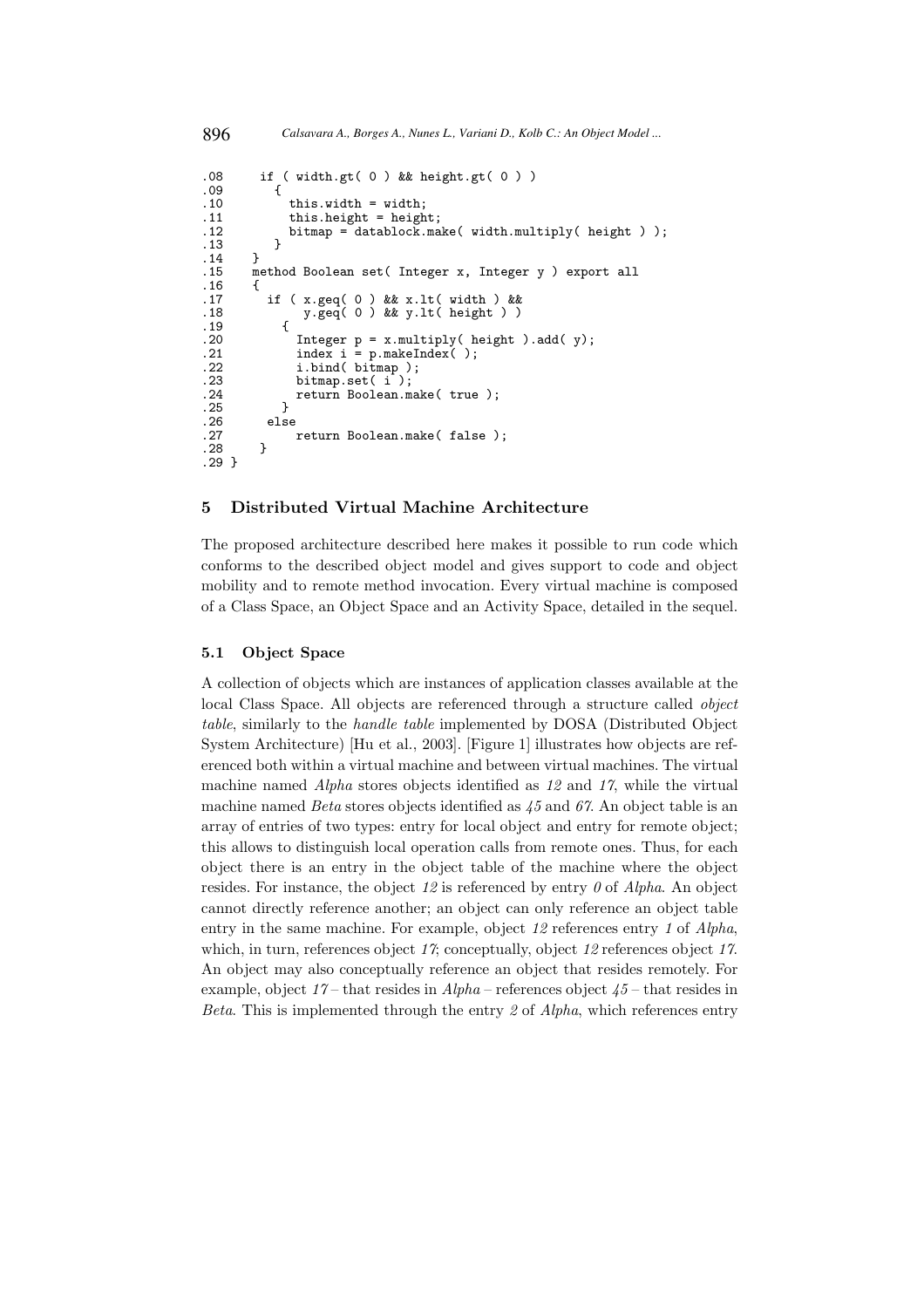$\theta$  of Beta. Therefore, an entry for local object must contain an object reference, while an entry for remote object must contain a virtual machine name and an object table entry index.



Figure 1: Example of object table

### 5.2 Class Space

A collection of application classes, a class table and a method table. Each class has a corresponding entry within the class table, and each method of each class has a corresponding entry within the method table. A class A references a class B when it contains an object reference of type B. According to the object model, that may happen in the following situations:  $(i)$  A has an attribute of type B; (ii) some method of A has either a formal parameter of type B or a return of type  $B$ ; *(iii)* some method of  $A$  defines a local variable which is an object reference of type B. Anyway, a class references another through the class table. If class  $A$  references class  $B$ , it does not matter whether or not  $A$  and  $B$  are located in the same machine because de class table makes it transparent to refer to remote classes. Similarly, everywhere there is a method call, the object that represents such a call references an entry of the method table, instead of referencing the (object that represents the) method directly. Again, this gives transparency to code distribution because it does not matter whether a method call has as its target a local method or a remote method (with respect to code, which is independent of object placement). An object may exist within a certain machine as long as its corresponding class is also there. Thus, it may happen that a class gets replicated everywhere its instances exist.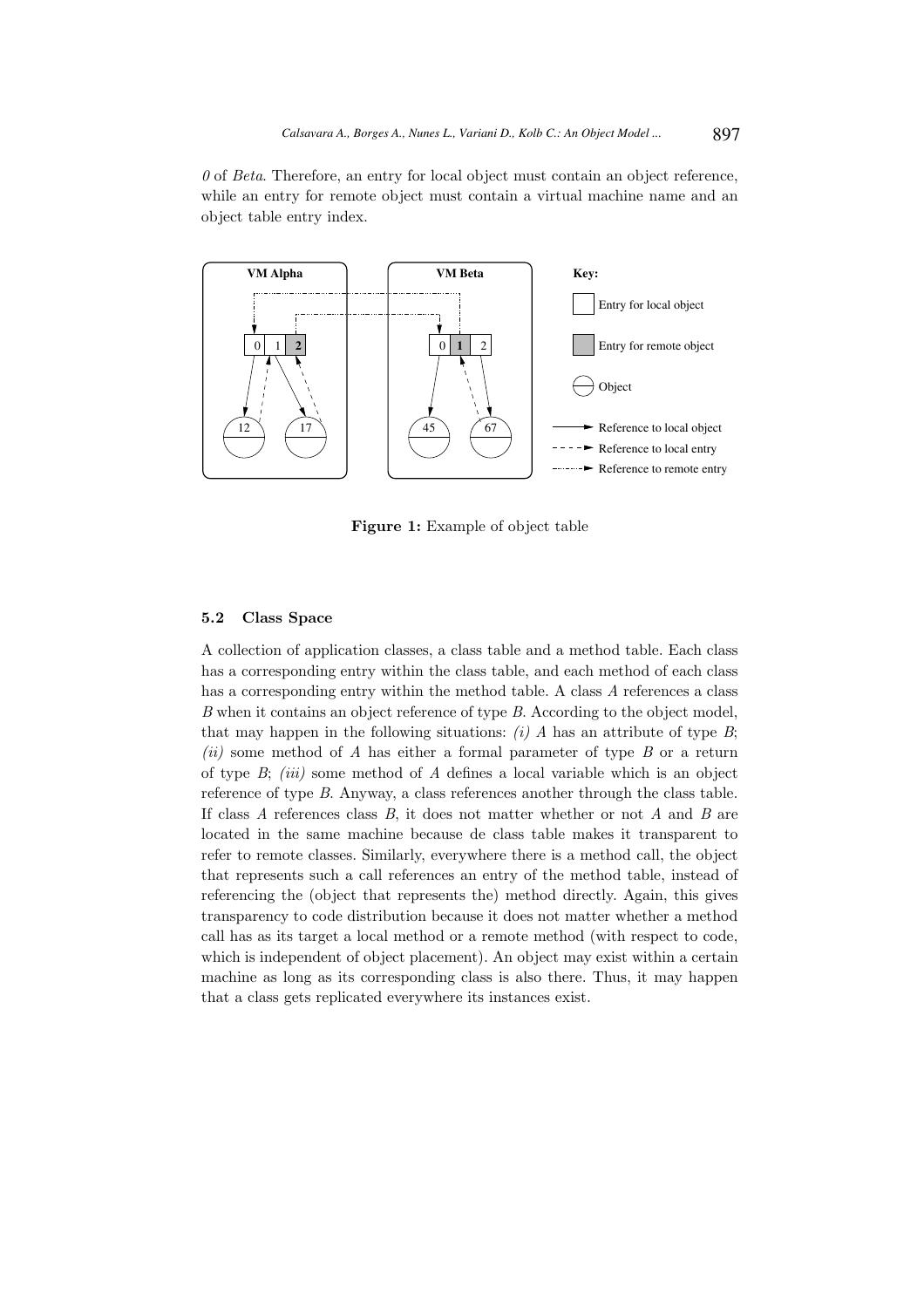## 5.3 Activity Space

An activity is the execution of a method. Virtuosi runtime system employees the traditional stack-based execution scheme to control activities: each element of the stack is an activity and each stack of activities correspond to a thread. Thus, the Activity Space is a collection of threads. There are two important details, though. Firstly, activities can be either synchronous or asynchronous, thus requiring specific management: every time a synchronous method invocation occurs, a new activity is pushed onto the caller activity stack, while every time an asynchronous activity is initiated, a new stack of activities (a new thread) is created. Secondly, Virtuosi aims at giving total transparency to remote method invocation, so an activity on one machine can start a new activity (actually, a new stack of activities) on a remote machine. Again, the runtime system must take care of the dependencies between such activities, including the necessary message exchange and fault tolerance measures.

# 5.4 Object and Code Mobility

Objects can migrate (move) from one virtual machine to another. Typically, an object migrates for efficiency and accessibility purposes, such as in applications where mobile devices carry some software. In Virtuosi, object migration can be programmed by using a set of operations defined according to [Jul et al., 1988], as follows.

move Moves an object to a certain machine.

- fix Fixes an object on the machine where it resides, so it cannot migrate until it is unfixed.
- unfix Undoes a previous  $fix$  operation, so that the object can migrate again.
- refix Atomically, moves an object to a certain machine and fixes it there.

locate Returns the identity of the virtual machine where a given object resides.

When an object migrates, the object table of the source machine and the object table of the destination machine must be updated. In the destination machine, a new entry must be inserted: an entry for a local object. In the source object table, the existing entry for local object must be replaced for an entry for a remote object that references the newly created entry in the destination machine. As an object migrates to a different machine, it may be possible to perform some optimizations on the object table: if the object is referenced by an entry for remote object, then such entry is replaced by an entry for local object. For the moment, it is not possible to migrate an object while it is active. Thus,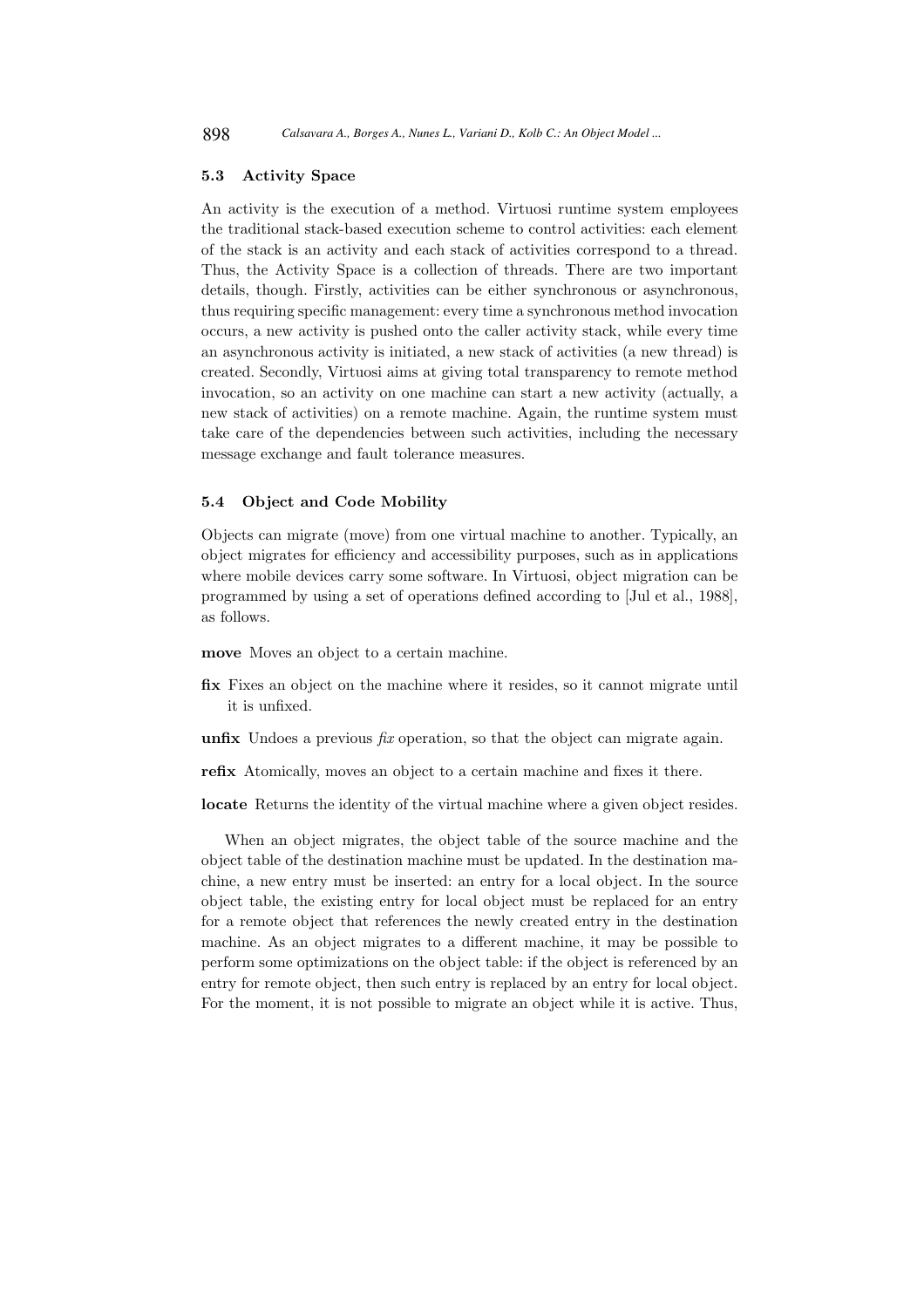the migration mechanism brings some constraints to object behavior: an object cannot migrate while it performs any activity and, conversely, an object cannot initiate a new activity while migrating. Composed objects must migrate all together, that is, the whole and its parts. As a consequence, the move operation may be not applied to an object that is part of another. Also, an object cannot migrate if it contains any object that is fixed.

Finally, when an object migrates to a certain machine, the migration mechanism must check whether or not the corresponding class is already there. If not, the class itself must be replicated (copied) to the target machine, thereby requiring update on class table and method table: a new entry for local class must be inserted in the class table of the new machine; a new entry for local method must be inserted in the method table of the new machine for every operation of the class; all references the class used to make to other classes (due to object references that represent attributes, local variables and formal parameters) and operations (constructor, method and action invocations) have to have new entries for remote class and remote operation in the tables of the new machine.

#### 5.5 Remote Method Invocation

The remote method invocation mechanism is totally transparent in Virtuosi. Like any Remote Procedure Call (RPC) mechanism [Birrel and Nelson, 1984], there must be parameter marshalling, message exchange and some level of fault tolerance. The object table helps identifying whether a method invocation is either local or remote, thus providing access transparency: a programmer does not need to concern about distinguishing local and remote calls. Also, the object table helps finding an object when it happens to be remote, thus providing location transparency. The marshalling process is automatically done by using the information provided by program trees, which are available at runtime. In other words, there is no need to prepare stub code in advance. Some typical faults that may happen include: remote machine disconnection from the network and message loss. Such faults are properly handled by the mechanism.

## 6 Implementation Status

We have implemented a single-threaded version of the Virtuosi virtual machine, a compiler for the Aram language and a debugger. The compiler transforms classes coded in the Aram language into program trees which can be loaded and interpreted by the virtual machine. The debugger is a graphical tool that permits users to execute code step-by-step and watch the state of the virtual machine, i.e., it is possible to set breakpoints, step into methods, examine variables (object space), as well as the activity stack. All the implementation has been done in Java, just to easy the portability of the virtual machine implementation itself.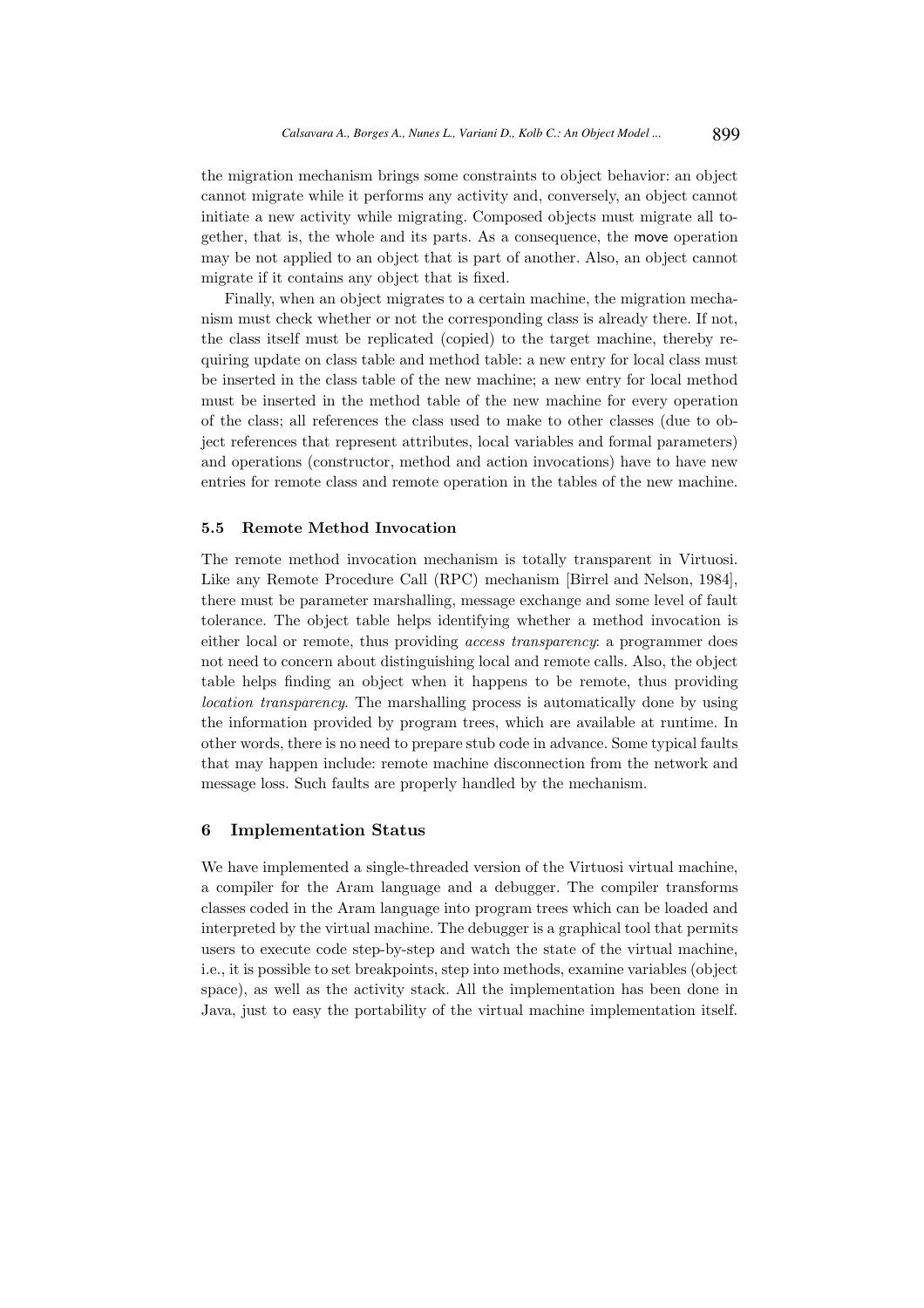As a consequence, a simple strategy to represent program trees in intermediary format (between the compiler and the virtual machine) was to employ Java's object serialization scheme. Only a few concepts defined by the object model are not implemented by Aram yet, including class inheritance. The virtual machine implementation has been tested through a series of about 70 applications classes which fully verifies the proposed object model.

Object state and code migration is also implemented by the virtual machine, while object activity migration is under development [da Costa Cesar Filho, 2004]. The implementation has been done as a natural extension to the virtual machine kernel, since its structure (Object Space and Class Space) is intrinsically prepared for distribution. However, the migration primitives (move, fix, unfix, refix and locate), though supported by the virtual machine implementation, needs to be implemented by the Aram language and compiler yet.

Remote method invocation has been implemented separately from the virtual machine kernel, by employing the TCP/IP protocol to exchange messages between virtual machines [Noda, 2005]. Our experiments have shown that a remote method invocation takes about 340ms in average in the case where the invoked code is present at the same machine as the caller code; otherwise this time can reach about 2,300ms. The mechanism is currently being re-implemented by employing the Sun Microsystems JXTA peer-to-peer protocol and, then, integrated to virtual machine kernel. The purpose is to evolve Virtuosi as a platform for developing peer-to-peer applications.

### 7 Conclusion

We have introduced a new runtime platform named Virtuosi for building distributed object systems. It is based on virtual machine and object-oriented programming concepts. A previous work [Calsavara and Nunes, 2001] has shown that the main design principles of Virtuosi are feasible. Currently, a full-fledged version of the platform is under development. To date, we have developed a programming language and corresponding compiler, a prototype version of the virtual machine kernel, a mechanism for transparent remote method invocation and a mechanism for object and code mobility. That showed that our object model and our design of distributed virtual machine architecture work well. The main contribution of our research work, so far, is to show that is possible to build a virtual machines which are intrinsicly distributed and cooperate to provide for transparency to such distribution, including interoperability between applications which run atop heterogeneous systems.

In the near future, we expect to implement a mechanism for multi-threaded execution and respective concurrency control proposed in [Nunes, 2005]. That is going to allow building complex applications and further validate our object model and distributed virtual machine architecture. Also, a mechanism for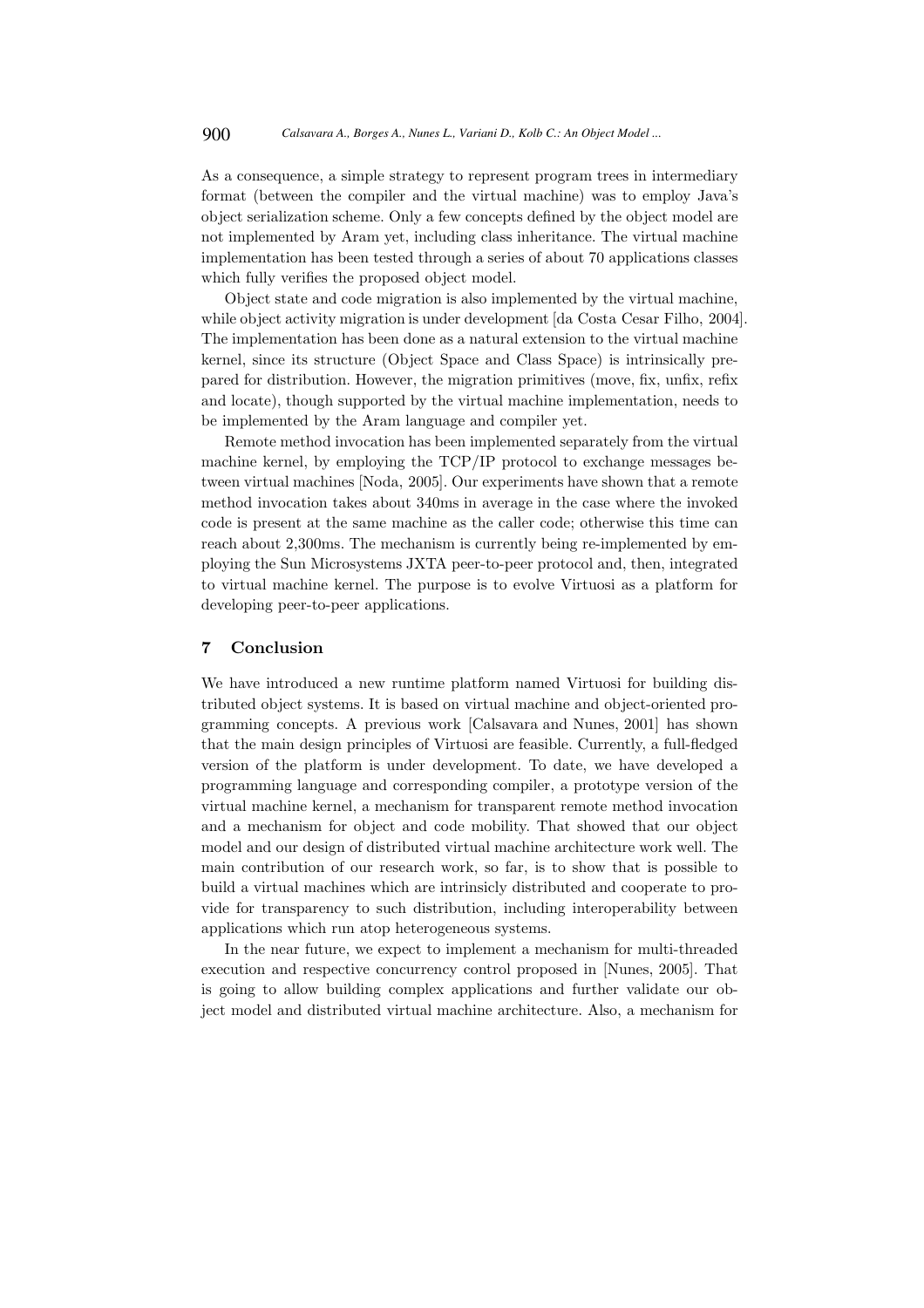event-based distributed programming is under development, as an alternative to remote method invocation for communication between objects. That is, actually, a firm step towards evolving Virtuosi into a platform for developing peer-to-peer applications. Another critical work to do is to implement compilers for different programming languages in order to further assess the object model and also verify how applications developed by using distinct programming language interoperate.

### References

- [Andrews and Olsson, 1993] Andrews, G. R. and Olsson, R. A. (1993). The SR Programming Language: Concurrency in Practice. Benjamin/Cummings.
- [Baillarguet and Piumarta, 1999] Baillarguet, C. and Piumarta, I. (1999). An highlyconfigurable, modular system for mobility, interoperability, specialization, and reuse. In 2nd ECOOP Workshop on Object-Orientation and Operating Systems (ECOOP-OOOSWS'99).
- [Birrel and Nelson, 1984] Birrel, A. D. and Nelson, B. J. (1984). Implementing remote procedure calls. ACM Transactions and Computer Systems, 2(1):39–59.
- [Calsavara, 2000] Calsavara, A. (2000). Virtuosi: Máquinas virtuais para objetos distribuídos. Technical report approved on internal examination for career ascencionx, Pontifícia Universidade Católica do Paraná, Curitiba, Brazil. 99 pages in Portuguese.
- [Calsavara and Nunes, 2001] Calsavara, A. and Nunes, L. (2001). Estudos sobre a concepção de uma linguagem de programação reflexiva e correspondente ambiente de execução. In *V Simpósio Brasileiro de Linguagens de Programação*, pages 193–204. In Portuguese.
- [da Costa Cesar Filho, 2004] da Costa Cesar Filho, J. (2004). Mecanismo de mobilidade de objetos para a virtuosi. Master's thesis, Pontifícia Universidade Católica do Paraná.
- [DCE, 1992] DCE (1992). Introduction to OSF DCE. Prentice Hall, Englewood Cliffs, NJ.
- [Folliot et al., 1997] Folliot, B., Piumarta, I., and Riccardi, F. (1997). Virtual virtual machines. In Proceedings of the 4th Cabernet Radical Workshop.
- [Franz and Kistler, 1997] Franz, M. and Kistler, T. (1997). Does java have alternatives? In Proceedings of the California Software Symposium CSS '97, pages 5–10.
- [Hu et al., 2003] Hu, Y. C., Yu, W., Cox, A., Wallach, D., and Zwaenepoel, W. (2003). Run-time support for distributed sharing in safe languages. ACM Transactions on Computer Systems (TOCS), 21(1):1–35.
- [Jul et al., 1988] Jul, E., Levy, H., Hutchinson, N., and Black, A. (1988). Fine-grained mobility in the Emerald system. ACM Transactions on Computer Systems,  $6:109-$ 133.
- [Kistler and Franz, 1996] Kistler, T. and Franz, M. (1996). A tree-based alternative to java byte-codes. In Proceedings of the International Workshop on Security and Efficiency Aspects of Java '97. Also published as Technical Report No. 96-58, Department of Information and Computer Science, University of California, Irvine, December 1996.
- [Kolb, 2004] Kolb, C. J. J. (2004). Um sistema de execução para software orientado a objeto baseado em Árvores de programa. Master's thesis, Pontifícia Universidade Católica do Paraná.
- [Mullender et al., 1990] Mullender, S. J., Rossum, G. v., Tanenbaum, A. S., Renesse, R. v., and Staveren, H. v. (1990). Amoeba: A distributed operating system for the 1990s. IEEE Computer, 23:44–53.